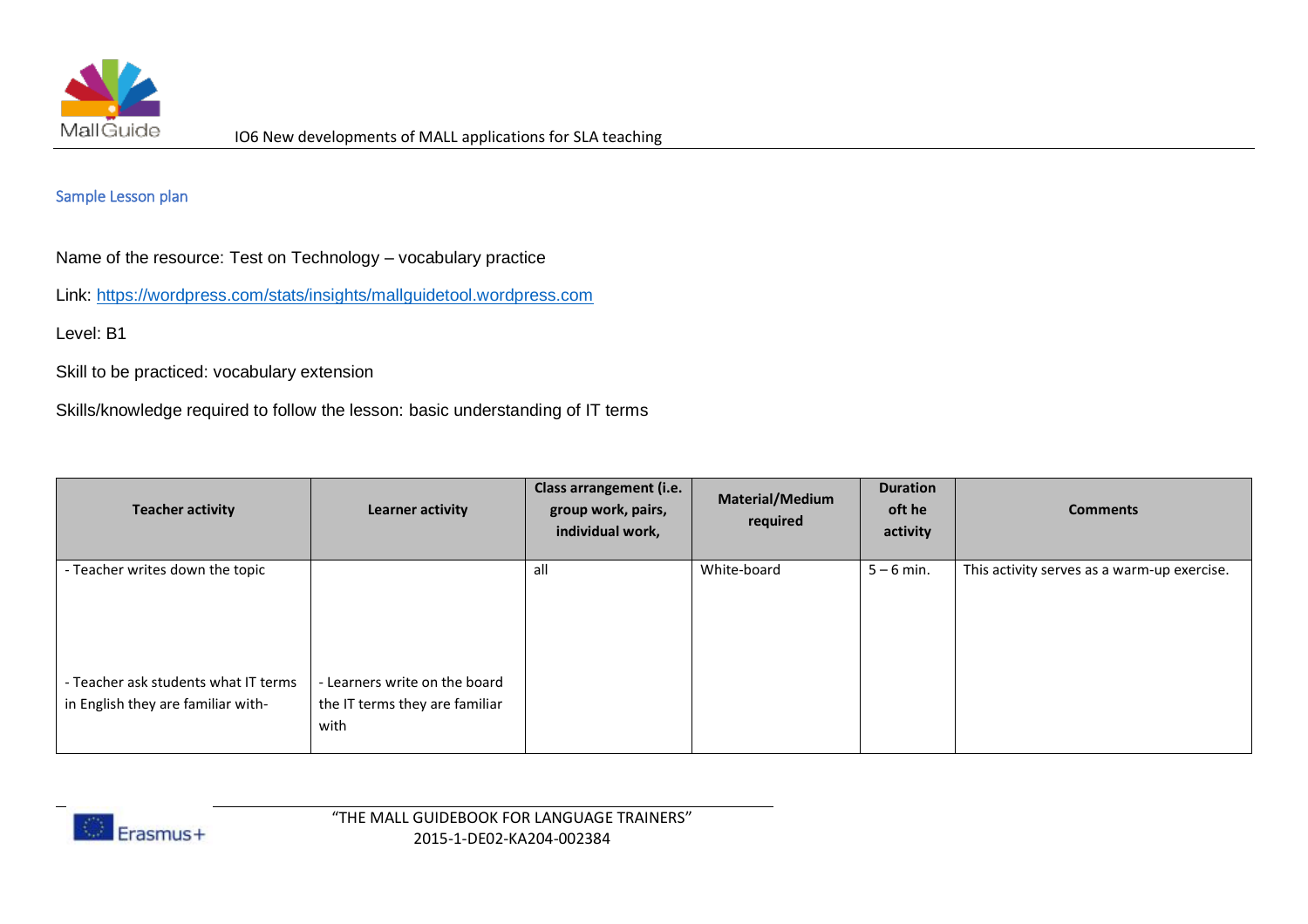

## IO6 New developments of MALL applications for SLA teaching

| <b>Teacher activity</b>                                                           | <b>Learner activity</b>                                | Class arrangement (i.e.<br>group work, pairs,<br>individual work, | <b>Material/Medium</b><br>required | <b>Duration</b><br>oft he<br>activity | <b>Comments</b>                                                                            |
|-----------------------------------------------------------------------------------|--------------------------------------------------------|-------------------------------------------------------------------|------------------------------------|---------------------------------------|--------------------------------------------------------------------------------------------|
| - T. starts the discussion on the                                                 | - Learners talk about what                             | all                                                               | sheets of paper, pens              | $5 - 10$ min.                         | In case of limited number of students they                                                 |
| subject of technology                                                             | technology they use, how<br>often and for what purpose |                                                                   |                                    |                                       | can also work in pairs                                                                     |
|                                                                                   | - Learners work in groups and                          |                                                                   |                                    |                                       |                                                                                            |
|                                                                                   | make a list                                            |                                                                   |                                    |                                       |                                                                                            |
| - T. ask student to work in groups                                                |                                                        |                                                                   |                                    |                                       |                                                                                            |
| and prepare a list of most common<br>words connected with this topic              | - A representative of each                             |                                                                   |                                    |                                       |                                                                                            |
|                                                                                   | group/pair summarizes the                              |                                                                   |                                    |                                       |                                                                                            |
|                                                                                   | discussion and presents main                           |                                                                   |                                    |                                       |                                                                                            |
|                                                                                   | point                                                  |                                                                   |                                    |                                       |                                                                                            |
|                                                                                   |                                                        |                                                                   |                                    |                                       |                                                                                            |
|                                                                                   |                                                        | all                                                               | Interactive board                  | $2 - 5$ min.                          | This task is a simple drill but it advantage is<br>that learners apart from words also see |
| - T. displays 1 <sup>st</sup> task (Guess the<br>words) on the whiteboard and ask | - Learners look at the words,<br>pictures and repeat   |                                                                   |                                    |                                       | images                                                                                     |
| student to look at the pictures and<br>repeat the words                           |                                                        |                                                                   |                                    |                                       |                                                                                            |